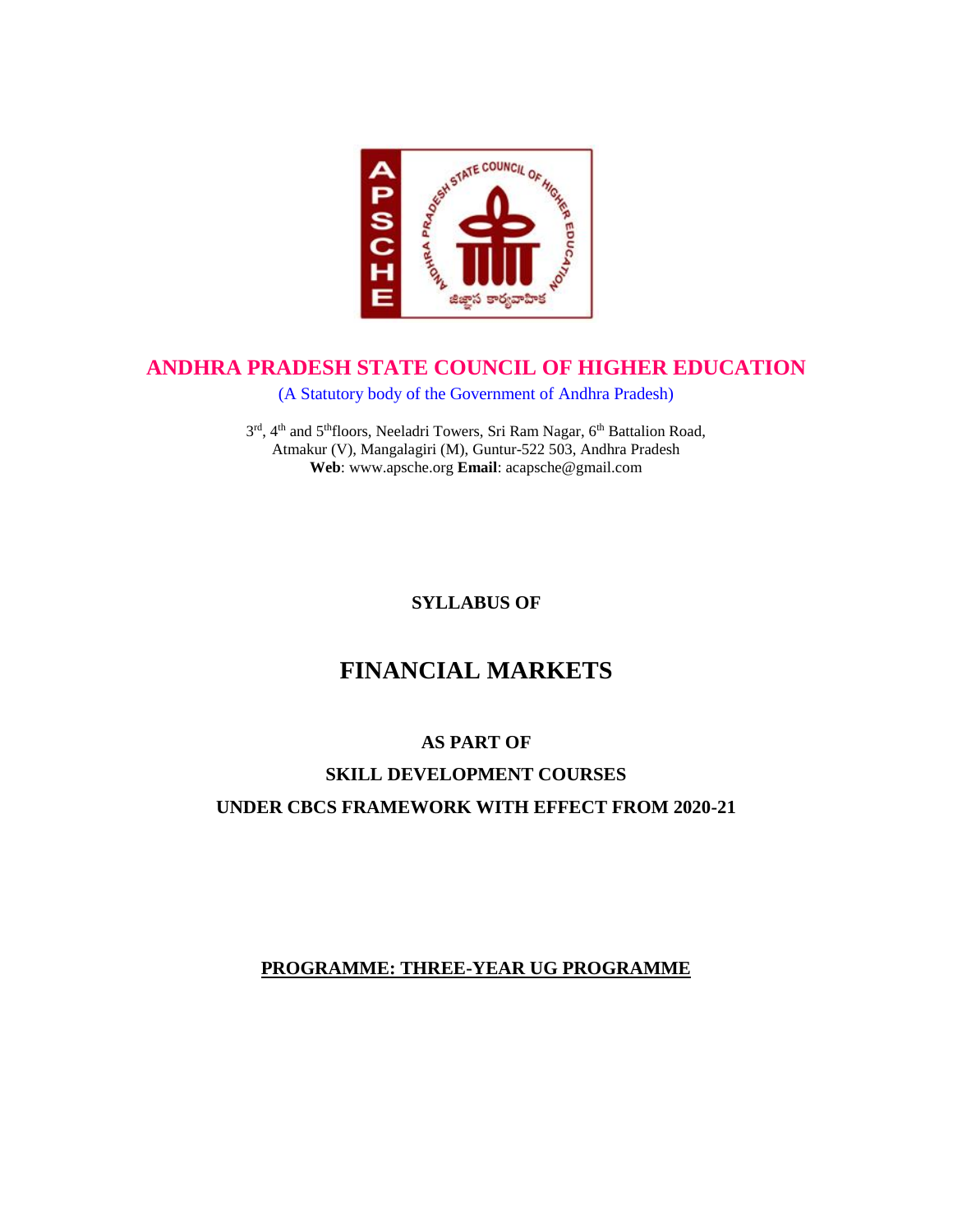AP State Council of Higher Education B.A, B.Com and B.Sc Programmes Revised CBCS w.e.f 2020-21

### **SKILL DEVELOPMENT COURSES**

#### **ARTS STREAM**

#### Syllabus of

## **FINANCIAL MARKETS**

Total 30 hrs (2hrs/wk) 02 credits & Maximum 50 Marks

#### **Learning Outcomes:**

*After successful completion of this course, the students will be able to;*

- *1. Acquire knowledge of financial terms*
- *2. Know the concepts relating to and markets and different avenues of investment*
- *3. Understand the career skills related to Stock Exchanges*
- *4. Comprehend the personal financial planning and money market skills*

#### **Syllabus**

**UNIT-I:** 06hrs Indian Financial System- its components - Financial markets and institutions

#### **UNIT-II:** 10hrs

Capital Market - its function - organizations - elements - (shares, debentures, bonds, mutual funds) debt market - Equity market (SEBI) and secondary market (NSE)

#### **UNIT-III:** 10hrs

Money market - Organized - Unorganized - Sub market (call money, commercial bills, Treasury bill, Certificate of Deposit, Commercial papers)

#### **Co-curricular activities:** (04 hrs)

- 1. Collection and study of pamphlets, application forms etc.
- 2. Invited lectures on the field topics by local experts
- 3. IntroducingOnline classes from NSE
- 4. Field visitto mutual fund offices/share brokers
- 5. Observation, study and analysis of selected companies share prices
- 6. Assignments, Group discussion, quiz etc.

### **Reference books**:

1.T.R. Jain R.L.Sarma - Indian Financial System- VK Global publisher

2. Jithendra Gala - Guide to Indian Stock markets Buzzing Stock publishing house